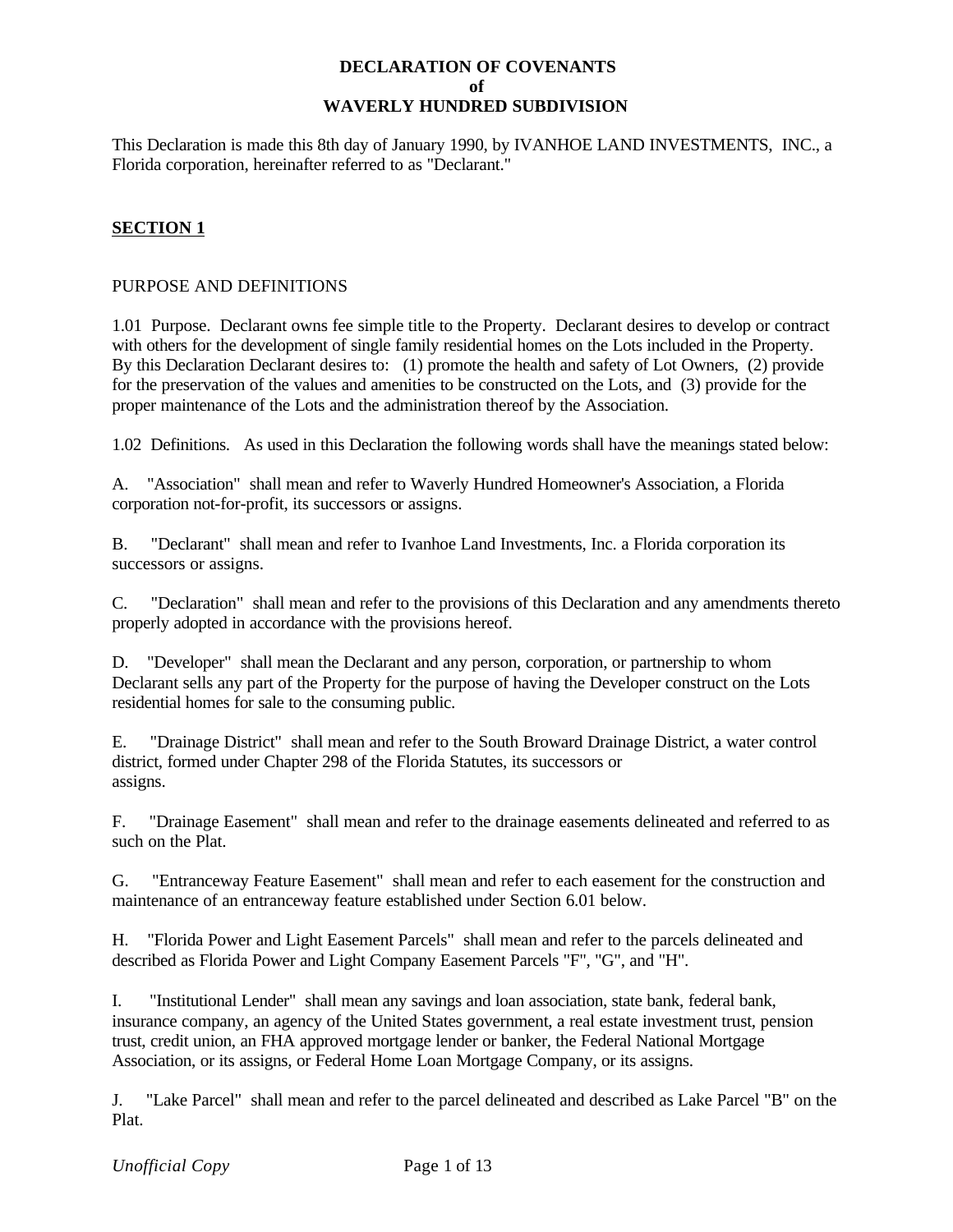K. "Lot" shall mean and refer to any Lot numbered Lots 1 through 34 of Block 1, Lots 1 through 13 of Block 2, Lots 1 through 17 of Block 3, Lots 1 through 37 Block 4, Lots 1 through 40 of Block 5, Lots 1 through 10 of Block 6, Lots 1 through 25 of Block 7, Lots 1 through 24 of Block 8, Lots 1through 13 of Block 9, Lots 1 through 30 of Block 10, Lots 1 through 12 of Block 11, Lots 1 through 26 of Block 12, and Lots 1 through 12 of Block 13 as delineated and numbered on the Plat. The word "Lots" shall mean all of the aforesaid Lots shown on the Plat.

L. "Lot Owner" shall mean and refer to the record titleholder of any Lot.

M. "Park Parcel" shall mean and refer to the parcel delineated and described as Parcel "E" on the Plat.

N. "Plat" shall mean and refer to the Plat of WAVERLY HUNDRED containing the Property as recorded in Plat Book 141, Page 40, of the Public Records of Broward County, Florida.

O. "Property" shall mean and refer to all of the property delineated and described on the Plat except dedicated roads shown thereon, the Lake Parcels, Florida Power and Light Parcels, and the Utility Parcels.

P. "Utility Easement" shall mean and refer to the utility easements delineated on and described as such on the Plat.

Q. "Utility Parcels" shall mean and refer to Parcels "A", "C", and "D" on the Plat.

R. "Wall Easement" shall mean and refer to the easement for the construction and maintenance of a privacy wall established under Section 6.03 below.

## **SECTION 2**

### **JURISDICTION**

2.01 Declarant. Until Declarant or any Developer sells the last Lot in the Property to the consuming public (the "Development Period") Declarant reserves the rights contained in Sections 2.02 through 2.04, 3.01, and 3.02.

2.02 Reservations. Declarant reserves on behalf of itself and Developers the right to maintain on the Property sales models, sales offices, advertising signs, lights, and banners, and to erect and maintain temporary dwellings model homes and/or other structures on the Property.

2.03 Further Restrictions. Declarant reserves the right to impose further restrictions, amend the present restrictions, or grant or dedicate additional easements or rights-of-way on the Property. Such additional restrictions, easements, or dedications shall not encumber any Lot if title passes to a purchaser from the Developer prior to the placing of such easement or dedication of record unless the purchaser or subsequent owner of the Lot affected thereby joins in the execution of such amendment as provided for herein. Any further amendments to this Declaration by Declarant shall be made in accordance with Section 11.02.A. of this Declaration.

2.04 Right of Release. If any home constructed on a Lot violates any covenant of this Declaration, and if, in the opinion of Declarant, such violation is not substantial, Declarant may grant a release of such violation by acknowledging such release in writing and placing it of record in the Public Records of Broward County, Florida. After the date of the termination of Development Period under Section 2.01 this right of release shall succeed to the Association having jurisdiction over the Lot as provided under Section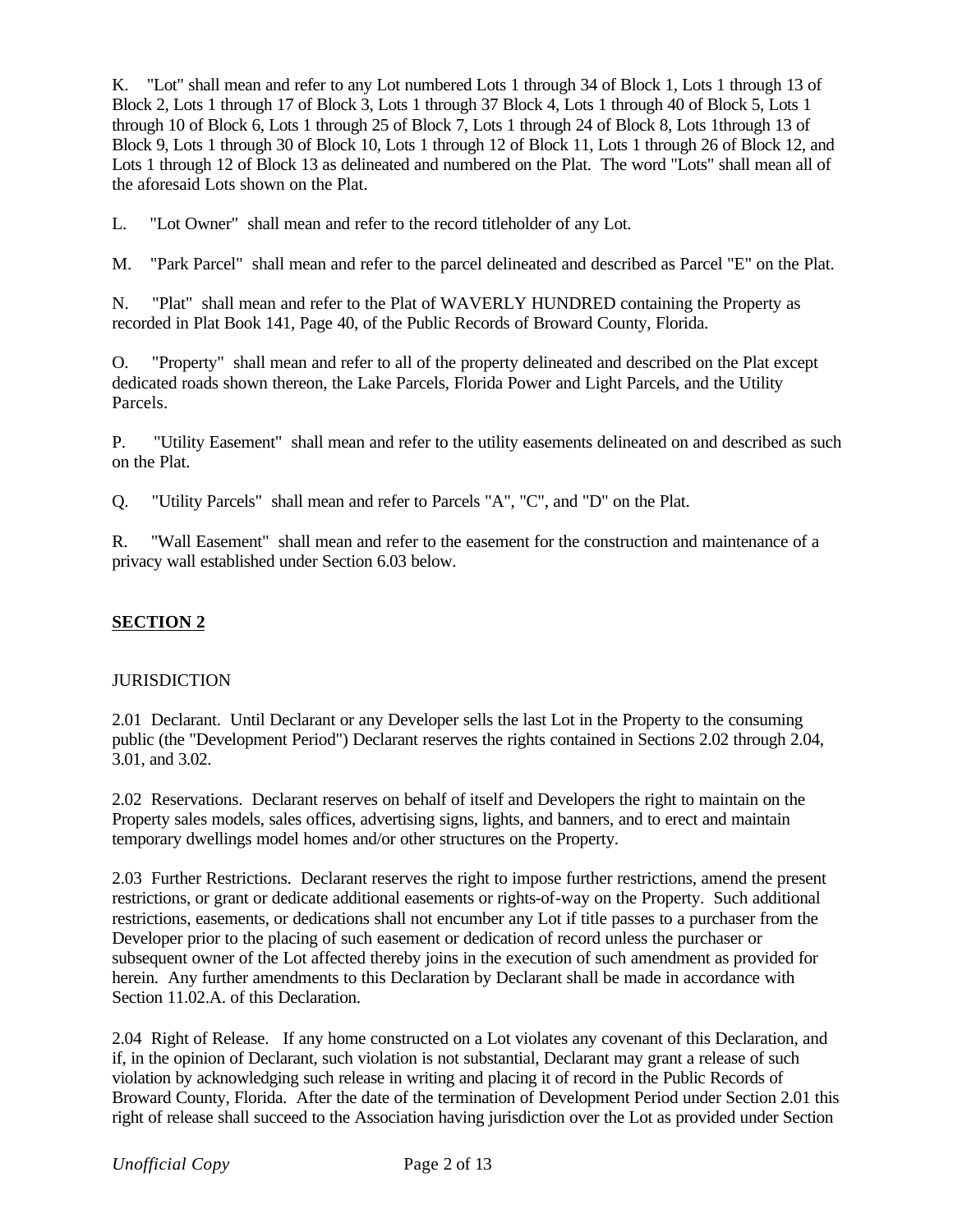2.05 Association. The Association shall have jurisdiction over the Lots, with the powers and duties defined in Sections 8, 9, and 10.

# **SECTION 3**

## ARCHITECTURAL and CONSTRUCTION RESTRICTIONS

3.01 Construction. No improvement or structure of any kind, including, without limitation, any building, fence, wall, swimming pool, tennis court, screened enclosure, sewer drain, disposal system, decorative building landscape device or object, or other improvement, shall be commenced, erected, placed, or maintained upon any Lot whether or not the purpose thereof is purely decorative or otherwise, nor shall any addition, change, or alteration therein or thereon be made unless and until the plans, specifications, and location of the same shall have been submitted to, and approved in writing by Declarant , or after the termination of the Development Period, by the respective Associations under Section 3.03. All plans and specifications shall be evaluated as to harmony of exterior design, materials, and location in relation to surrounding structures and topography and as to conformance with this Declaration. If Declarant approves plans for a Developer's model home such approval shall be deemed the approval for all subsequent construction of single family residence constructed under the approved plans and no subsequent approval shall be needed except approvals must be obtained if there are any subsequent substantial exterior modifications to the plans by a Developer or an individual prior to the issuance of a Certificate of Occupancy for such single family residence.

3.02 Construction. If construction of any improvement shall not commence six (6) months after the date of such Declarant's approval of plans and specifications as provided in Section 3.01 the approval shall become null and void unless Declarant extends the time in which to commence the construction. Upon commencement, construction shall be prosecuted diligently and completed within a reasonable period of time not to exceed twelve (12) months, unless such time is extended by Declarant. Site appearance during construction shall be kept in a neat and orderly condition so as not to cause an unsightly condition. No dumping of building materials is permitted on any Lot and all construction material shall be disposed of in the manner conforming to the requirements of Broward County. In the event the Lot Owner, Parcel Owner, or Developer, or his agents, contractor or subcontractor shall fail to maintain the site as specified and continue such failure more than seven (7) days following delivery of a written notice with respect thereto from Declarant, Declarant may order a clean-up of the site and assess the respective Owner the cost and expense thereof and enforce payment of same as provided in Section 10.

3.03 Succession. On the date the Development Period terminates under Section 2.01 Declarant's rights under this Section shall succeed to the Association with respect to any construction after such date on the Lots.

3.04 Restrictions. The architectural and construction restrictions pertaining to the Lots are contained in Sections 3.05 through 3.13. When the Association is granted right of approval or discretion as to any matter described in those Sections such right of discretion shall be exercised by Declarant only during the Development Period.

3.05 Homes.

A. No building shall be erected, altered, placed, or permitted to remain on any Lot other than one (1) detached single family dwelling containing liveable enclosed floor area of not less than the total square footage described herein, exclusive of open or screened porches, terraces, garages, pools, out buildings, and tennis courts. A dwelling on any Lot shall contain no less than 1100 square feet of liveable enclosed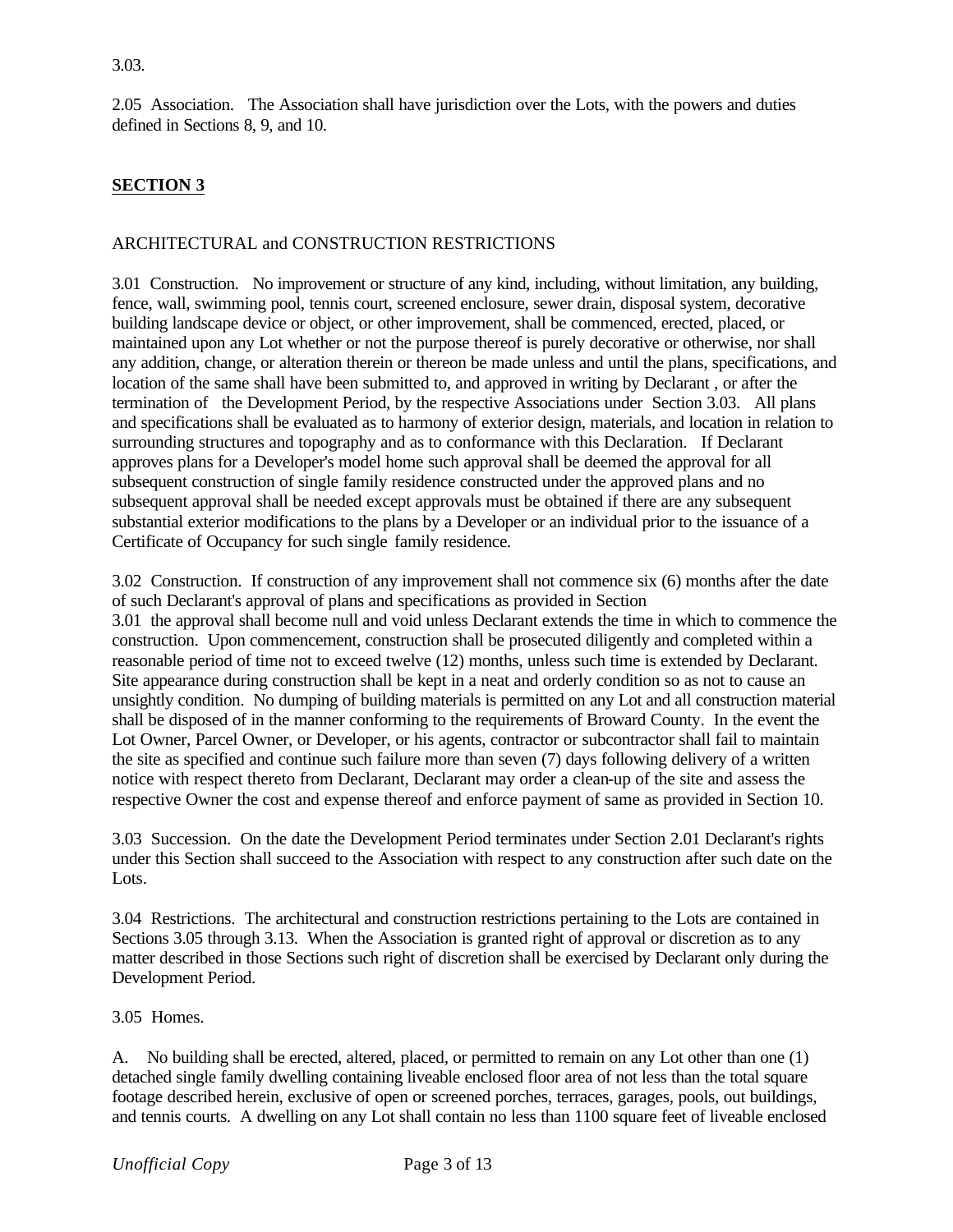floor area on the first floor. The total required square feet of liveable enclosed floor area of any single-family dwelling shall be as follows:

1. As to Lots in Block 1 through Block 5, a minimum of twelve hundred fifty square feet (1250').

2. As to Lots in Block 6 through 13, a minimum of eighteen hundred square feet (1,800').

B. Single-family dwellings shall not exceed thirty five (35) feet in height and shall have roofs made of cement tile, vitreous clay, or wood shingles, except that dwellings may have "built-up" roofs which overhang patio areas not visible from the street. Minimum roof pitch shall be not less than (rise over run) 5/12 unless contemporary design requires same and written approval is given by the Association. Unless approved by the Association as to use, location, and architectural design, no garage, tool or storage room may be constructed separate and from the residential dwelling and if such structure is approved it may not be constructed prior to construction of the main residential dwelling.

**The following paragraph C is the first amendment to the Covenants dated 20 January 1993 C. Aluminum roofs to cover patio areas may be approved by the Association if they are part of a screened enclosure, are professionally constructed, meet all local building codes, and do not:**

- **1) extend beyond the side of the original rooflines of the home**
- **2) fall within 10 feet of the rear lot line; or**
- **3) require additional supports or buttressing within the structure.**

## **Any aluminum roof structure must be in harmony with the existing structure, location, and appearance of the home in order to not violate Section 3.01 of the Covenants.**

3.06 Garages. Each dwelling on a Lot shall have a private and enclosed garage for not less than two (2) nor more than four (4) cars. All garages located on Lots shall have a minimum width of 16 feet for a two (2) car garage 28 feet for a three (3) car garage and 38 feet for a four (4) car garage as measured from the inside wall of the garage. All garages must have either a single overhead door with a minimum door width of sixteen (16) feet for a two (2) car garage or two (2) sixteen (16) foot doors for a four (4) car garage or two (2), three (3), or four (4) individual overhead doors each with a minimum of eight (8) feet in width. No carports will be permitted unless approved in writing by the Association. If prior written consent is obtained from the Association garages may be enclosed for air conditioned living space.

3.07 Set Backs. Except as provided in this Section, no building, or any part or any projection thereof, shall be erected on any portion of the Lots within five feet (5') of any side lot line, ten feet (10') of any rear lot line, five feet (5') of any drainage easement, or within twenty-five feet (25') of any right-of-way contiguous to the front lot line or ten feet (10') from any right-of-way contiguous to the side or rear lot line. A roof overhang of any building may project into a set-back area no more than two and one-half feet (2 1/2'). Any set-back shall be enlarged to prevent any building or any part or any projection thereof (except for the aforesaid permitted roof overhang projection) from encroaching upon any drainage or other public utility easement. Pools, patios, and screened enclosures without roofs shall only be required to set back five (5) feet from the rear lot line of any Lot. Where Lots have curved property lines, set-back distances shall be taken at right angles with the tangent to the curve. All other set-backs shall be measured at right angles to the lot line.

3.08 Driveway Construction. All dwellings shall have a paved driveway of stable and permanent construction which shall be not less than sixteen (16) feet in width at the entrance to the garage. ALL driveways should be constructed with concrete, asphalt, or a comparable material approved by Declarant. If the driveway is elevated above the natural topography, the sides shall be sloped (rise/run) no greater than 1/4 and shall begrassed or sodded. If the driveway is elevated above the natural topography and does not provide a drainage swale at the right-of-way line then six (6") inch drainage culverts of P.V.C. Schedule Forty (40) pipe or other culvert material, approved in writing by the Association, shall be installed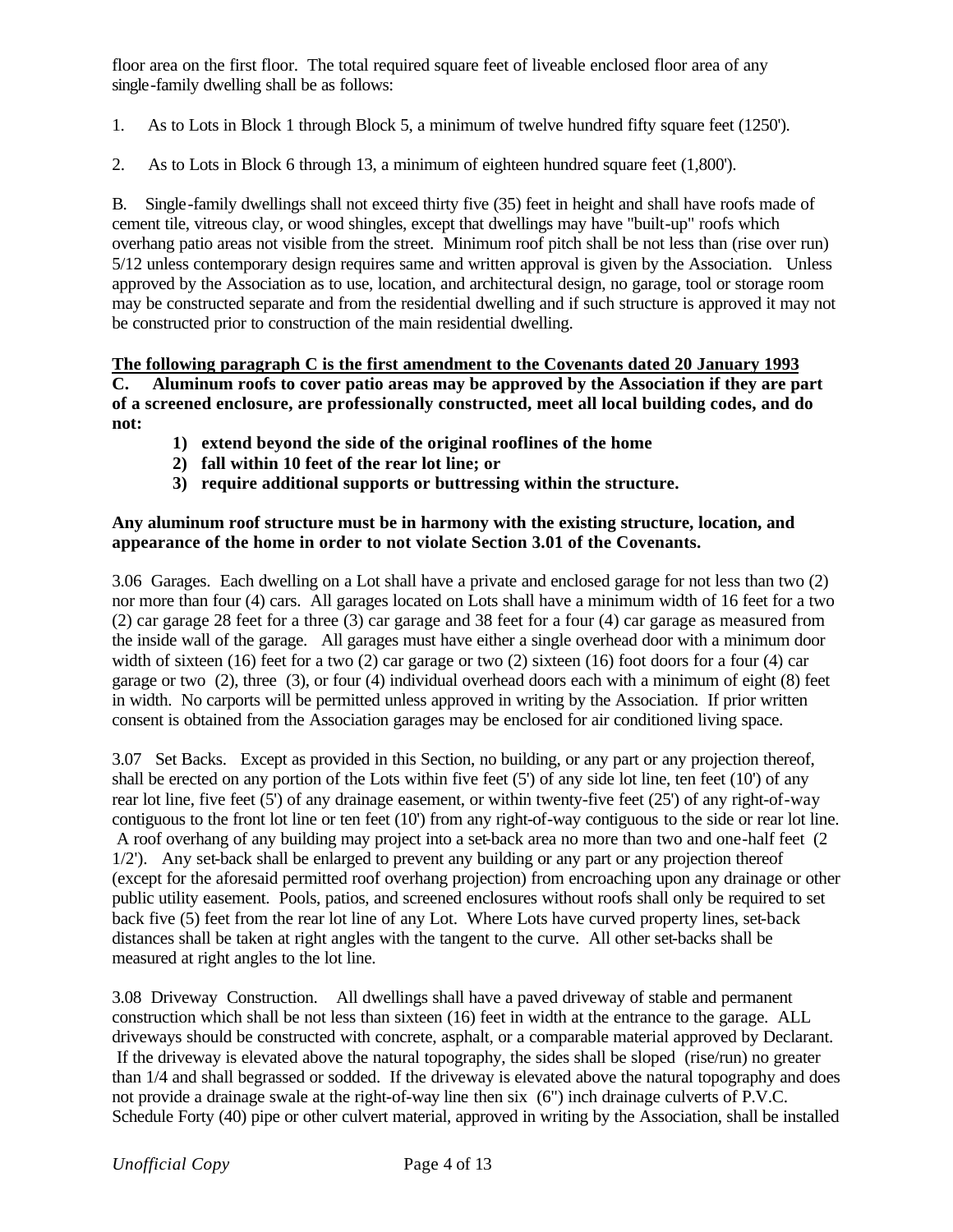at the minimum elevation in any driveway which might act as a dike or impediment to the natural flow of water.

3.09 Property Elevation. No changes in the elevation of a Lot shall be made without the prior written approval of Declarant. No fill shall be used to extend a Lot beyond the lot line. No sod, top soil, rock, gravel, sand, clay, or earth, except for the landscaping, shall be removed from the Lot, or any lake or pond dug, without the written consent of the Association and no change in elevation resulting in surface water drainage onto another Lot shall be permitted.

3.10 Landscaping. A landscaping plan for each Lot must comply with the ordinances of the governmental body having jurisdiction over the Lots. Each Lot shall be fully sodded, including the area, if any, between the lot line and the street pavement. No Bahia grass or sod shall be used except for the area between the lot line and the street pavement. No gravel or pavement shall be used as a ground cover unless approved by the Association.

3.11 Fences and Walls.

A. The composition, location, and height of any fence or wall to be constructed on any Lot shall be subject to the prior written approval of the Association. All fences shall be erected so as not to interfere with drainage, maintenance, or utility easements. No barbed wire, wire mesh, chicken or hog wire fences shall be allowed. No chain link or cyclone fence shall extend closer to the front of a Lot than the front of the dwelling. Fences and walls shall be at all times maintained in good repair and condition.

B. No fence, wall, hedge, or shrub planting which obstructs the line of sight and elevations between two (2) and six (6) feet above the roadway shall be placed or permitted to remain on any corner Lot within the triangular area formed by the street property lines and a line connecting them at a point twenty-five (25) feet from the intersection of the street lines or, in case of a rounded Lot corner, from the intersection of a street property line with the edge of a driveway. No trees shall be permitted to remain within such distances of such intersections unless the foliage line is maintained at sufficient height to prevent obstruction of such lines of sight.

3.12 Play Structures. All basketball backboards and play structures, including, but not limited to, swing sets and playground equipment, shall be located at the rear of the dwelling or on the inside portion of corner Lots within the set-back lines, but in no event closer to the front of the Lot than the rear line of the dwelling unless an exception is granted, in writing, by the Association. No doghouse, playhouse, or similar structure shall be constructed on any part of a Lot in front of the rear line of the residence thereon and all such structures and their locations must, prior to construction, be approved, in writing, by the Association.

3.13 Recreational Areas. Any swimming pool, tennis, racquetball, handball, basketball, badminton, or similar courts or recreation areas to be constructed on any Lot shall be subject to the requirements of the Association which include, but are not limited to, the following:

A. Composition to be of material thoroughly tested and accepted by the industry for such construction.

B. Such facility must be constructed on the same Lot as the residence of the Lot Owner and the location of such facility on such Lot must be first approved, in writing, by the Association.

C. Lighting shall be designed so as to buffer lighting from the surrounding residences to prevent same from constituting a nuisance.

## **SECTION 4**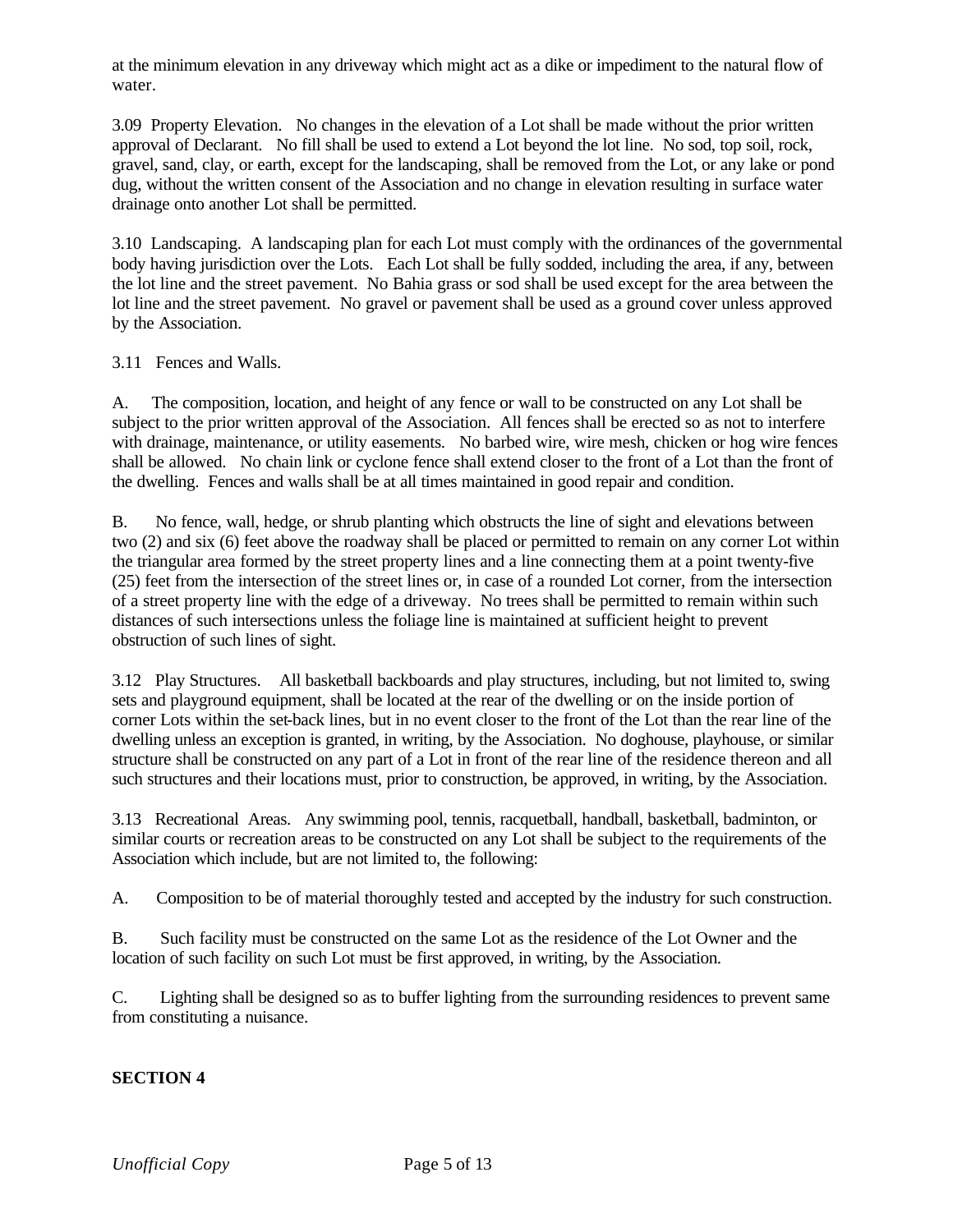#### USE RESTRICTIONS

4.01 Application. All restrictions contained in this Section pertain to Lots and the residences constructed thereon, except Section 4.14.

4.02 Residential. Each Lot may be used for a residential dwelling for one (1) family only and for no other purpose. No business or commercial building may be erected on any Lot and no business or commercial activity, or any advertising thereof, may be conducted on any part thereof.

4.03 Nuisance. No nuisance shall be permitted to exist or operate on any Lot to the detriment or continued annoyance of any Lot Owner in the vicinity of such nuisance.

4.04 Trash/Clotheslines. No Lot shall be used as a dumping ground for rubbish, trash, or other waste. All trash, garbage, and other waste must be kept in sanitary containers and, except during days of pick-up, shall be totally shielded from public view. Such enclosures must be constructed with the dwelling and be approved by Declarant. No exterior clotheslines will be permitted as to any Lot visible from any street.

4.05 Temporary Structures. No structures of a temporary character or tents, sheds, tanks, mobile homes, campers, barns, motorized vehicles, trailers, vans or out-buildings shall be used on any Lot as a residence, either temporarily or permanently, and such structures shall not be erected or permitted to remain on any Lot without the written consent of Declarant.

4.06 Motor Vehicles. All trucks and commercial vehicles shall be required to be parked in a garage and shall not be permitted to be parked or stored in any other place on any Lot except during periods of approved construction on a Lot. This prohibition of parking shall not apply to temporary parking of trucks and commercial vehicles such as for pick-up, delivery and other commercial services. No vehicle without a current valid license plate shall be permitted upon any Lot. Vehicles which are missing one (1) or more wheels or which are not in an operating condition shall not remain upon any portion of any Lot for more than two (2) consecutive days. No airplanes, helicopters, or gliders shall be permitted upon any Lot. No major maintenance or repairs shall be performed upon any vehicle, boat, or similar machine or portion thereof on any Lot, except within an enclosed garage. No recreational vehicles, swamp buggies, or airboats shall be parked overnight on any Lot, except in an enclosed garage. Boats must be kept out of sight in side yards, and not visible from the streets, or kept in enclosed garages.

4.07 Signs. No sign, advertisement, or notice of any type or nature whatsoever shall be erected or displayed on any Lot except for a sign no larger than 576 square inches or where the express prior written approval of the size, shape, content, and location thereof has been obtained from the Association.

4.08 Oil Drilling and Mining. No oil or natural gas drilling, refining, quarrying, or mining operations of any kind shall be permitted upon any Lot and no derrick or other structure designed for use in boring for oil or natural gas shall be erected, maintained, or permitted on any Lot nor shall oil wells, tanks, tunnels, mineral excavations or shafts be permitted on any Lot.

4.09 Utility Connections. Connections for all utilities to any Lot, including, but not limited to, water, sewer, electricity, telephone, and television shall be run underground from the proper connecting points to the building structure in such a manner as to be acceptable to the Declarant and the governing utility authority.

4.10 Air Conditioning Units and Antennae.

A. No window air conditioning units shall be permitted to be installed in or extend from the front or sides of a single family dwelling without the consent of the Association.

B. Except as provided in this paragraph, no aerial, windmill, antennae or parabolic dishes shall be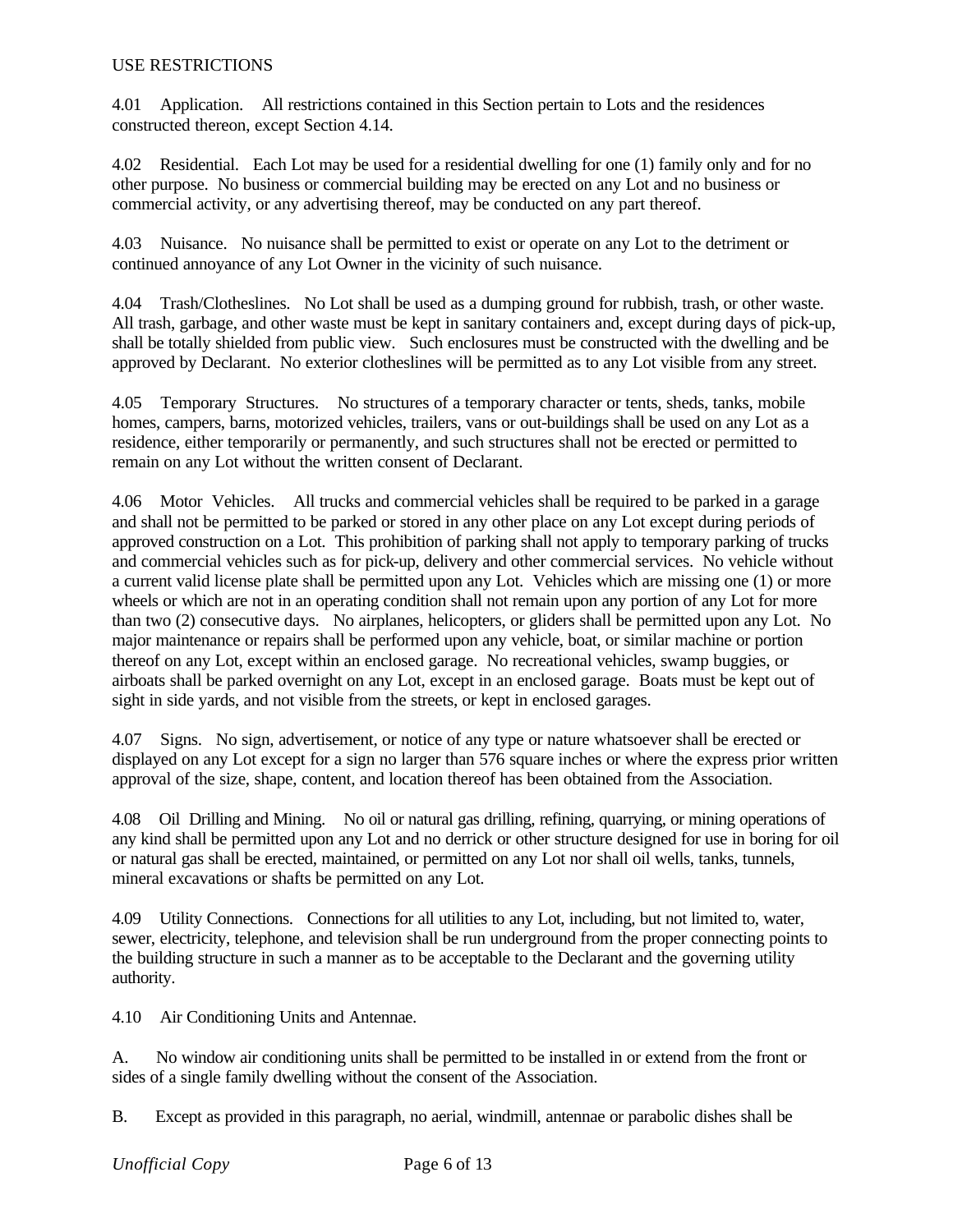placed, or erected upon any Lot or fixed in any manner to the exterior of any single -family dwelling without the prior written approval of the Association. An owner of a dwelling may erect a standard residential television antenna attached to or supported by his dwelling if the antenna extends no more than eight (8') feet above the crown of the dwelling's roof.

4.11 Fuel Tanks and Storage. No fuel or gas storage tanks may be permitted on any Lot. That notwithstanding, a Lot Owner may keep and maintain a small heating, fuel, or gas tank for gas barbecue fireplaces, spa, or pool heating in an area on a Lot specifically approved by the Association or by rules or regulations promulgated by the Association. Propane gas tanks shall be less than 250 pounds and other fuel tanks shall have a capacity of less than 100 gallons.

4.12 Illegal Use. No illegal use may be made of any Lot or any part thereof. Each Lot must comply with all laws, ordinances, rules, regulations, or other requirements of any governmental agency having jurisdiction thereof. Compliance shall be at the sole expense of a Lot Owner.

4.13 Compliance. It is the responsibility of each Lot Owner to insure that the members of the family of the Lot Owner, his guests, tenants, invitees, and employees abide by the covenants of this Declaration and all rules and regulations from time to time adopted by the Association having jurisdiction over the Lot.

4.14 Subdivision. The Lot Owner of two (2) or more contiguous Lots may apply to Declarant for permission to use them as a site of a single dwelling. Upon receiving the written consent of Declarant, said contiguous Lots shall thereafter be treated as a single dwelling Lot except that said Lots shall continue to be treated as separate and distinct Lots for purposes of voting and assessment. Lot Owners qualifying under this Section shall not be required to comply with the side yard setbacks except as to the outside Lot lines. No Lot shall be divided, subdivided, or reduced in size without the prior written approval of Declarant and unless the divided or subdivided portion thereof is consolidated with one or more contiguous Lots under one ownership. In the event of the division or subdivision of any Lot in accordance herewith the obligation for Declarant expenses attributable to the divided or subdivided Lot shall be and become proportionately attributable and chargeable to the contiguous Lot and the Lot Owner thereof. In the event of such division or subdivision of any Lot the voting rights of the divided or subdivided Lot shall be proportionately attributable to the contiguous Lot to and with which portions of the divided or subdivided Lot become consolidated. Any provision of this Section to the contrary notwithstanding, no dwelling or other structure or improvement shall be erected, altered, placed or permitted to remain on any site not including at least one full platted Lot.

## **SECTION 5**

## EXTERIOR MAINTENANCE

5.01 Lots. Each Lot Owner shall be responsible for keeping the exterior of his residential home and all other improvements situated on his Lot in a clean, sanitary, safe, and orderly condition. Each Lot Owner shall be responsible for the maintenance, replacement or repair of all doors, windows, screens, roofs, and other portions of his property and to keep the paint on the exterior walls and roof in a reasonably good state of repair. If any Lot Owner breaches this covenant the Association may enforce this covenant against the Lot Owner under the provisions of Section 10 below.

5.02 Lawn Maintenance. No underbrush and/or other unsightly growth shall be permitted to grow upon any Lot and no refuse or unsightly objects shall be allowed to remain thereon. The lawns and grounds on each Lot shall be maintained by the Lot Owner in a neat and attractive manner including, without limitation, having grass, weeds, undergrowth and other vegetation cut no less than once a month, and the shrubbery and trees located on the Lot trimmed periodically in accordance with good husbandry practices including the removal of any dead trees shrubs or plants. If any Lot Owner shall fail or decline to keep his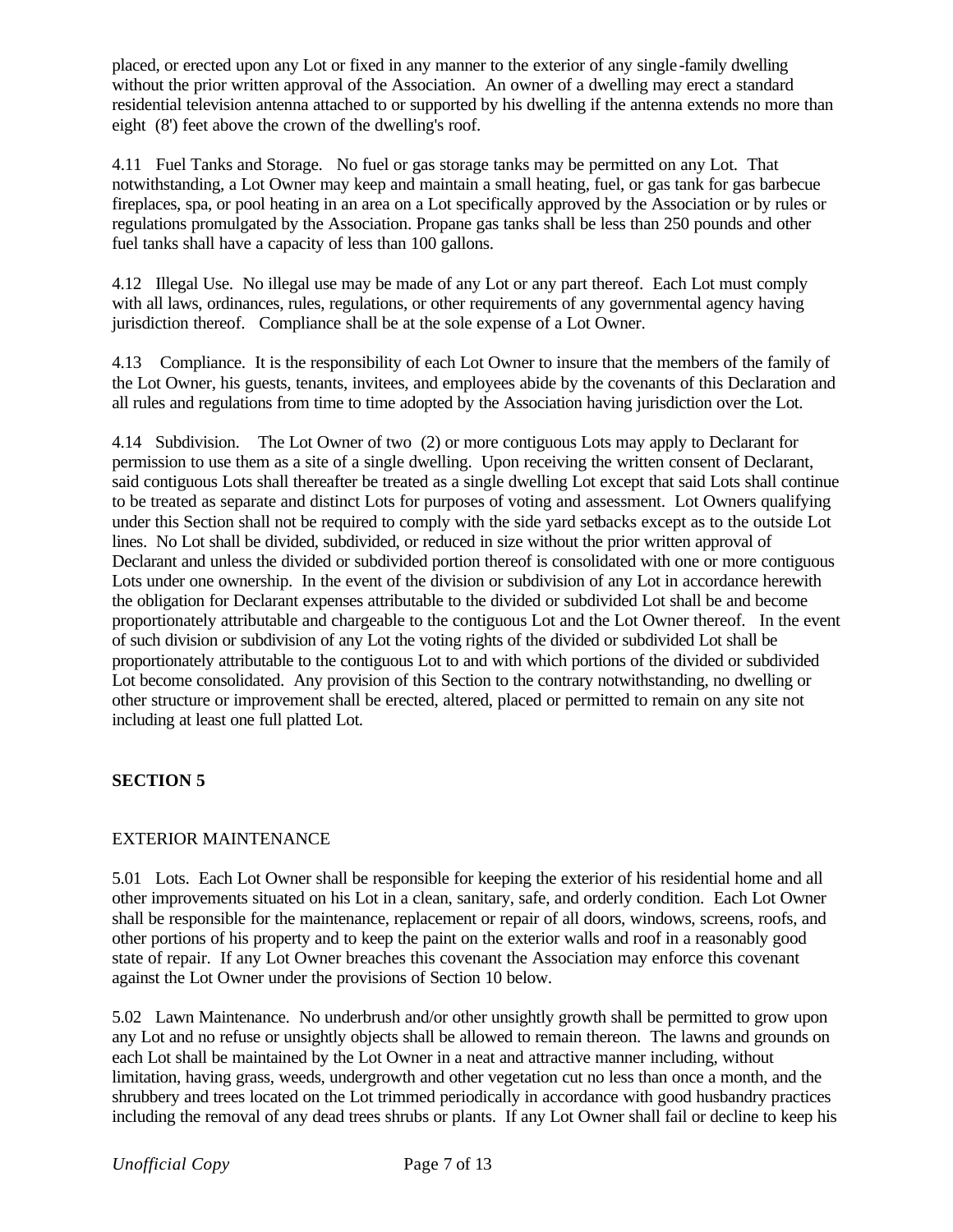Lot free of underbrush, refuse, and/or other unsightly objects then the Association, after providing the Lot Owner with seven (7) days written notice thereof, may enter upon said Lot and remove the refuse or otherwise cure the Lot Owner's default of his obligations hereunder. Such entry by the Association shall not be deemed a trespass and the Lot Owner shall be assessed the cost incurred by the Association in curing said default with such assessment constituting a lien upon the Lot as provided for in Section 9.08 below.

### **SECTION 6**

#### ENTRANCEWAY FEATURE AND WALL EASEMENT

6.01 Entranceways. Declarant reserves an easement for the construction location access, maintenance, and repair of entranceway features which are to be constructed on the northeast corner of Lot 1 Block 1 and the northwest corner of Parcel "C" (the "Stirling Road Entranceway Feature"); on the southwest corner of Lot 1 Block 8 and the northwest corner of Lot 1 Block 9 the "Dykes Road Entranceway Feature"), and on the southeast corner of Lot 25 Block 7 and the northeast corner of Lot 1 Block 6 (the "Hawke's Bluff Entranceway Feature").

6.02 Maintenance. The easement for the Stirling Road Entranceway Feature, the Dykes Road Entranceway Feature, and the Hawke's Bluff Entranceway Feature (the "Entranceway Features") shall inure to the benefit of the Association who shall have the responsibility for the maintenance and repair of those Entranceway Features. The cost thereof shall be a common expense of the Association.

6.03 Wall Easement. Declarant hereby reserves a Wall Easement for a privacy wall or fence which may be constructed by Declarant at the following locations:

A. In the five foot (5') Wall Easement described on the Plat along the east boundary of Lots 1 through 6 of Block 6 and Lots 20 through 25 of Block 7;

B. In the twenty foot (20') Utility Easement located on the north side of Lot 1, Block 1 and in Parcel "C" continuous to the north boundary of Lots 1 through 9, Block 3; and

C. In the Utility Easement contiguous to the west boundary of Lots 1 through 16, Block 8, and Lots 1 through 6, Block 9.

These Wall Easements are for the construction, repair, and access to the privacy wall or fence. These easements shall inure to the benefit of the Association, and the Association shall maintain the privacy wall or fence (the Privacy Walls ) on the above easements in a state of good repair. Declarant however shall be under no obligation to construct a wall or fence in the easements.

### **SECTION 7**

### LAKE PARCEL AND PARK PARCEL

7.01 Ownership. The Lake Parcel is to be owned by the Drainage District which parcel is part of a drainage system serving the Property and adjoining property owned by Declarant.

7.02 Lake fronts. No lake front Lots shall be increased in size, by filling in all or any portion of the lake or water on which it abuts, or decreased in size by dredging. No dishwasher, septic tank, grease trap, or washing machine shall be allowed to drain into any lake or body of water. The shore line contours of the Lots abutting a lake may not be changed without the written approval of the Association having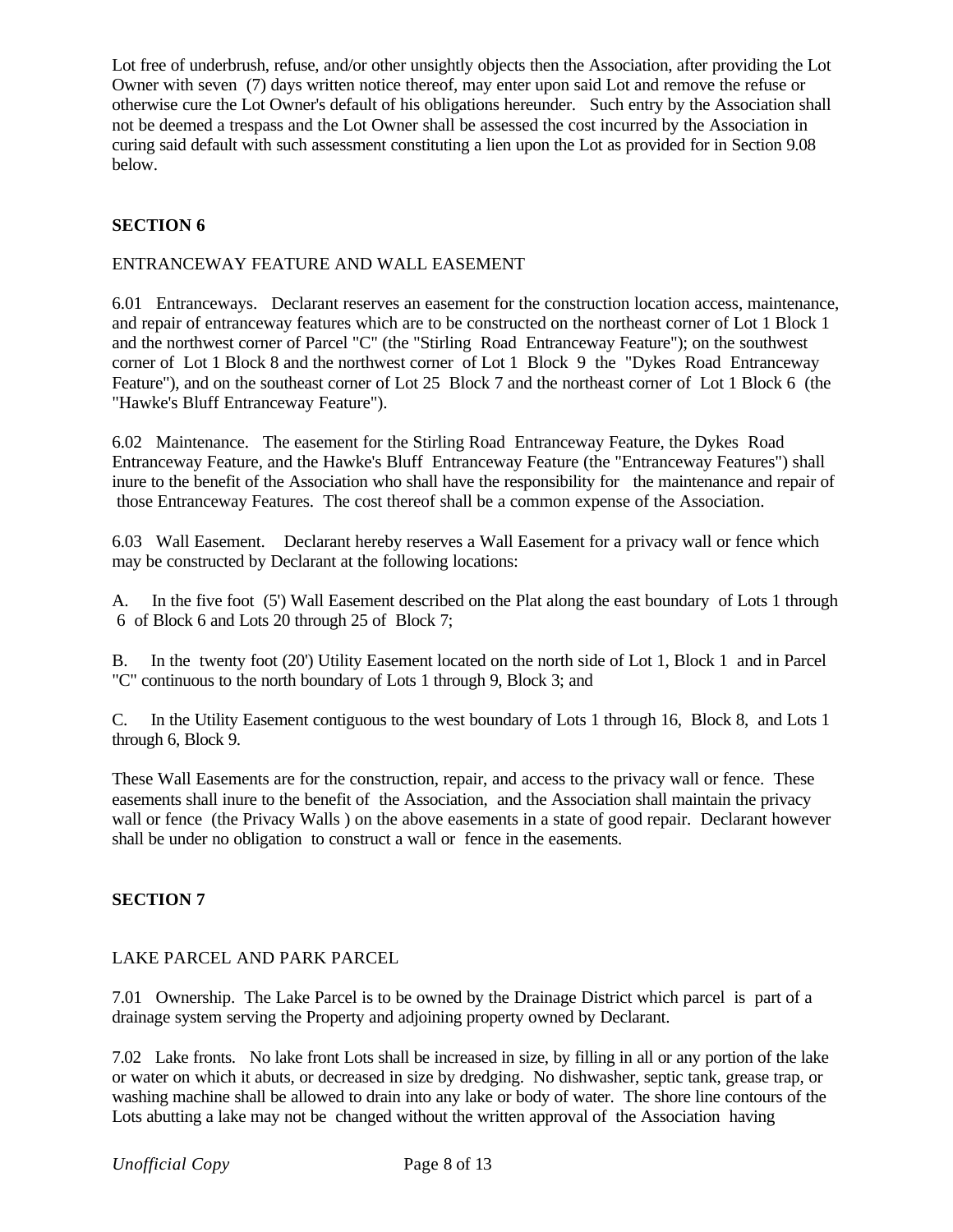jurisdiction over the waterfront Lot and the Drainage District. Any Lot Owner may use the Lake for the purposes of propelling small boats of not more than eighteen (18') feet in length by sail, oar, or electric motor. Under no condition shall any Lot Owner use the Lake for any other purpose except as permitted by rules and regulations governing the use and enjoyment of the Lake Parcels adopted by the Drainage District. No boat, docks, bulkhead moorings, pilings, or permanently moored rafts shall be constructed on any lake or body of water adjacent to any Lot unless permitted by the Drainage District rules and approved by the Association having jurisdiction over the appropriate lake front Lot.

7.03 Maintenance. The Drainage Easement shall inure to the benefit of the Drainage District and its successors for the maintenance, repair, and replacement of the drainage system and facilities lying within the boundary of the Property. No structure, planting , or other material shall be placed or permitted to remain within the Drainage Easement which may interfere with the installation and maintenance of the Drainage Easement or which may change the direction or flow of drainage channels in the drainage easements or which may obstruct or retard the flow of water through drainage channels in the Drainage Easement or which may change the contour of the Drainage Easement located in the rights-of-way or easements. The easement area on each Lot shall be mowed periodically by the Lot Owner.

7.04 Park Parcel. The Park Parcel shall be owned by the Town of Davie, Florida for park purposes. The maintenance thereof shall be the obligation of the Town of Davie, Florida. The park shall not be used for purposes other than those authorized by the Town of Davie, Florida.

## **SECTION 8**

### THE ASSOCIATION

8.01 The Association. The Association is a corporation not for-profit incorporated under the laws of the State of Florida and charged with the duties and empowered with the rights set forth herein. The affairs of the Association shall be governed by its Articles of Incorporation and its Bylaws.

8.02 Membership. The Association shall have two (2) classes of membership:

A. Class A Membership. Each Lot Owner in the Waverly Hundred Subdivision, including the Declarant, shall automatically be a Class A Member of the Association. Such Class A Membership is appurtenant to the ownership of each Lot and shall not be separable from the ownership of the Lot and shall be deemed to have been conveyed with the conveyance of each Lot, whether or not such Membership is expressly referred to in the instrument effecting such conveyance.

B. Class B Membership. Declarant is the sole Class B Member of the Association provided that said Class B Membership shall cease and terminate upon the earlier of: (a) the delivery by Declarant to the Association of written notice that Declarant irrevocably terminates and cancels its Class B Membership; or (b) the date of the termination of the Development Period.

8.03 Voting. Voting by Members in the affairs of the Association shall be as follows:

A. Number of Votes.

(1) Each Class A Member shall be entitled to one (1) vote for each Lot owned.

(2) The Class B Member shall be entitled to a number of votes equal to the sum of (i) he total number of votes possessed by the Class A Members at the time of any particular vote by the membership; plus (ii) one (1) additional vote.

B. No Cumulative Voting. There shall be no cumulative voting on any vote by the Members of the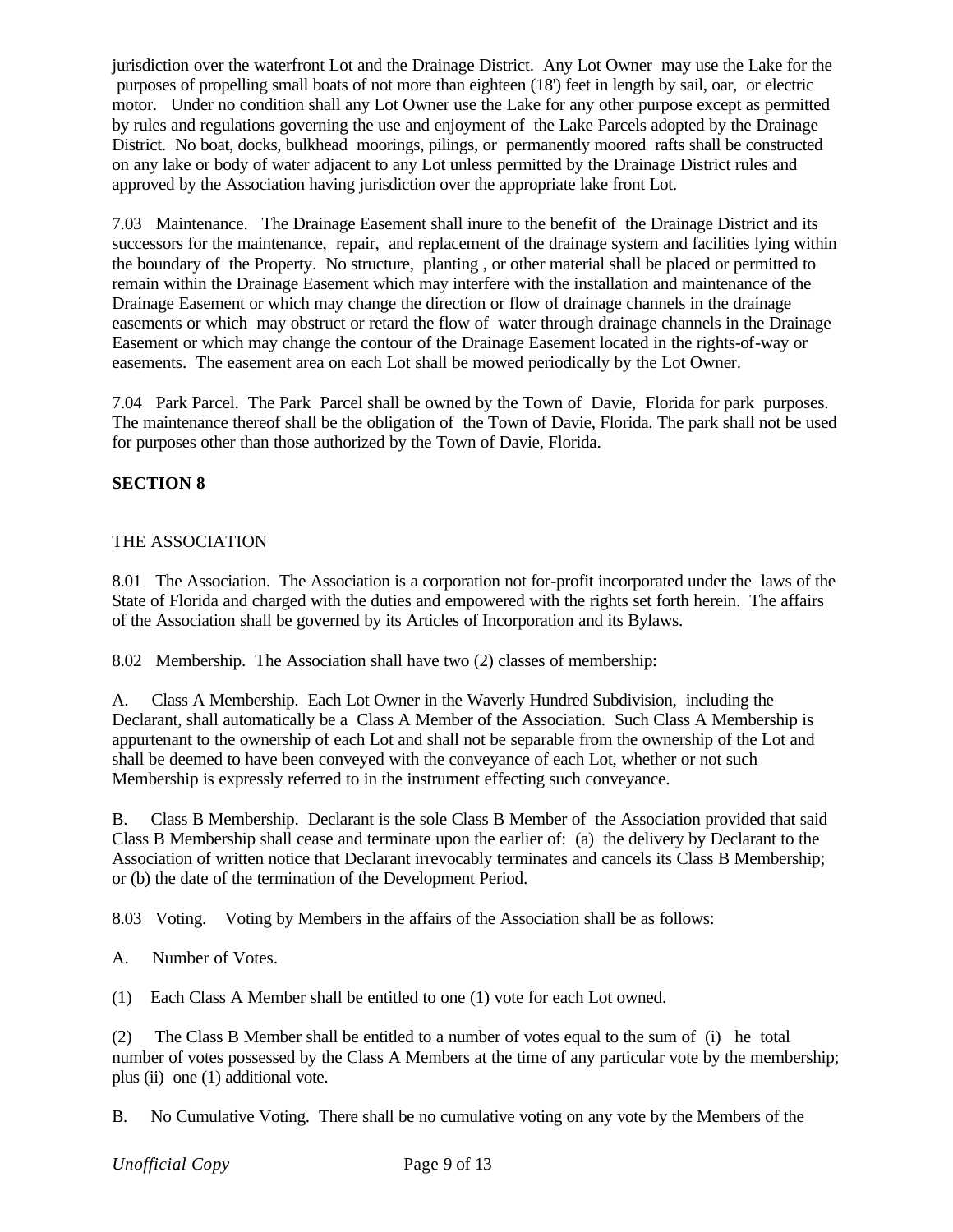Association.

8.04 Duties and Power of the Association. Except as provided for in Paragraph B of Section 8.02 above the Association shall have powers and duties which shall include the following:

A. The Association shall have all of the common law and statutory powers of a corporation not-for-profit under the laws of the State of Florida.

B. The Association shall have all the powers and duties reasonably necessary to perform all the acts required to be performed under the Declaration including, but not limited, to the following:

(1) To make and collect assessments against Lot Owners to defray the cost and expenses in carrying out the duties to be performed by the Association under the Declaration;

(2) To use the proceeds of assessments in the exercise of its powers and duties.

(3) To maintain, repair, replace, and make additions to the Wall Easements.

(4) To purchase insurance insuring the improvements of the common easements, liability insurance for the protection of the Association and its Members, policies of insurance for directors and officers insuring them against personal liability arising out of the performance of their duties and such other insurance as may be deemed necessary in the opinion of the Board of Directors of the Association.

(5) To take all necessary action to properly enforce the provisions of the Declaration and to commence and maintain actions to restrain and enjoin any breach or threatened breach of any provisions of the Declaration.

(6) To employ personnel to perform the services required to carry out the duties of the Association.

C. No power stated above shall be exercised by the Association to allow its net earning to inure to the benefit of any Member or Owner as such limitation is now and hereafter interpreted under Internal Revenue Code Section 528 and the Regulation promulgated thereunder.

D. All funds and the title to all properties acquired by the Association and the proceeds received by the Association shall be held in trust for the members in accordance with the provisions of the Declaration the Articles of Incorporation and the Bylaws. Upon the dissolution of the Corporation all such property shall be distributed to the Lot Owners as tenants-incommon.

### **SECTION 9**

### **ASSESSMENTS**

9.01 Liens. Each Lot Owner, by accepting a deed to any Lot in the Property from Declarant, whether or not it shall be so expressed in such deed, agrees to pay to the Association an annual assessment for reasonable charges incurred in connection with the enforcement of any of the terms and conditions hereof and assessments for the costs of exterior maintenance as described in Section S and other features to protect health, safety, and welfare of the owners. The Association may impose a lien on each Lot for any unpaid assessments with respect to that Lot together with interest costs and reasonable attorneys' fees. The lien is effective from and after recording a Claim of Lien in the Public Records of Broward County, Florida stating the description of the Lot or Lots, the name of the record Lot Owner, the amount due, and the due dates of the unpaid assessments. The lien is in effect until all sums secured by it have been fully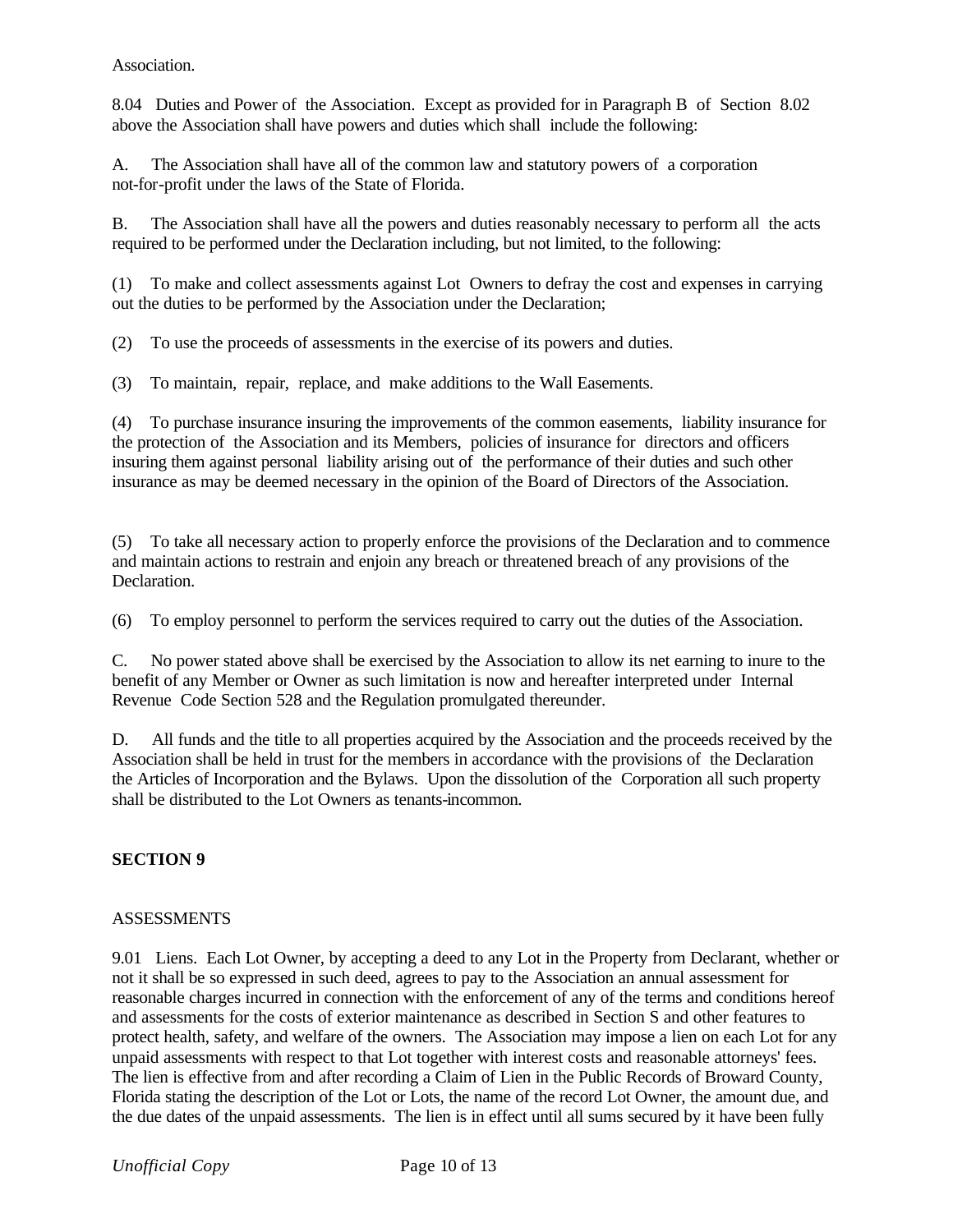paid. The Claim of Lien includes only assessments which are due when the Claim is recorded and must be signed and acknowledged by an officer or authorized agent of the Association and shall include a statement that a copy of the Claim of Lien has been forwarded by certified mail return receipt requested to the Lot Owner.

9.02 Purpose. The assessments levied by the Association shall be used exclusively for the purposes of promoting the recreation, health, safety, and welfare of the residents and Lot Owners of the Property and for the improvement and maintenance of the Entranceway Features and the Privacy Walls.

9.03 Uniform Rate of Assessment. Both annual and special assessments must be fixed at a uniform rate for all Lots in the Property. Exterior maintenance assessments as provided in SECTION 5 hereof and assessments for charges incurred in connection with the enforcement of any of the terms and conditions hereof, may be assessed against one or more Lots as determined by the Association.

9.04 Due Date of Assessments. The due date of any assessment shall be fixed in the resolution authorizing such assessment, and any such assessment shall be payable in advance in monthly, quarterly, semi-annual, or annual installments as determined by the Association.

9.05 Amount and Basis of Annual Assessment. Not less than thirty (30) days prior to the commencement of each fiscal year the directors of the Association shall estimate the costs and expenses, including a reasonable provision for contingencies and for a reserve for capital replacements, to be incurred by the Association during such fiscal year in the performance of the duties of and exercise of the powers of the Association. This amount shall then be divided by the total number of Lots within the Property to determine the assessment due with respect to each Lot. Written notice of the annual assessment shall be sent to every Lot Owner subject thereto. During the calendar year 1990 the total annual assessment with respect to any Lot shall not exceed sixty and 00/100 dollars (\$60.00) per Lot.

9.06 Additional Assessments. If the annual assessment estimated at the commencement of any fiscal year shall, for any reason, prove to be insufficient to cover the actual expenses incurred by the Association during such fiscal year, the Association shall, at any time it deems necessary and proper, levy an additional assessment against the Lot Owners. Each Lot Owner shall pay a share of such additional assessment determined in accordance with Section 9.05, as if the additional assessment were an annual assessment.

9.07 Certificate. The Association shall, upon demand, furnish to any Lot Owner a certificate in writing, signed by an officer of the Association, setting forth whether the assessments with respect to that Owner's Lot have been paid, and, if not paid, the amount due. Such certificate shall be conclusive evidence of payment of assessments therein stated to have been paid.

9.08 Effect of Non-Payment of Assessments. If any assessment is not paid on the date when due, such assessment shall then become delinquent and shall, together with interest from the due date at the maximum rate permitted by law and the costs of collection thereof, become a lien on the Lot or Lots against which such assessment is made upon recording a claim of lien, which shall bind such Lot or Lots in the hands of the Lot Owner, his heirs, devisees, personal representatives, and assigns. If any assessment remains delinquent for thirty (30) days after recording a claim of lien, the Association may, at any time thereafter, bring an action to foreclose the lien against the Lots or Lots in like manner as a foreclosure of a mortgage on real property, for all delinquent assessments assessed against such Lot or Lots, together with the costs, expenses, and reasonable attorneys' fees for bringing such action and any appeal thereof or post judgment proceedings with respect thereto.

9.09 Subordination of the Lien to Mortgages. The lien of the assessments provided in this Section, and any other Section in this Declaration, is subordinate to the lien of any first mortgage to an Institutional Lender which now encumbers or at any time thereafter encumbers any Lot or Lots. Sale or transfer of any Lot does not affect the assessment lien, except that the sale or transfer of any Lot pursuant to foreclosure of a first mortgage to an Institutional Lender or any deed in lieu thereof, extinguishes the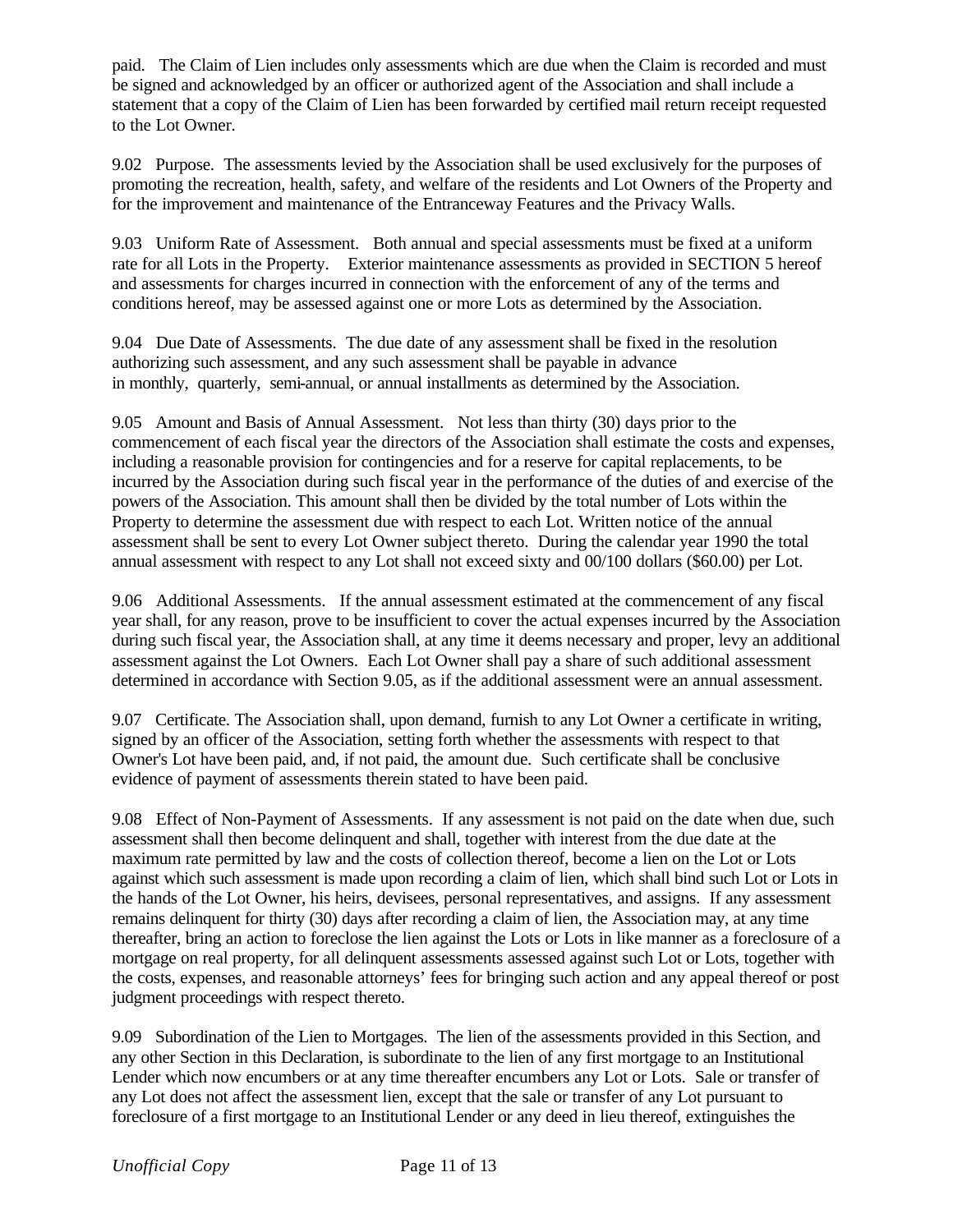assessment lien as to payments that became due on prior to such sale or transfer. No such sale or transfer relieves such Lot from liability for assessments thereafter becoming due or from the lien thereof.

9.10 Exempt Property. Declarant and the Association shall have the right, but not the obligation, to exempt any property subject to this Declaration from the assessments, charge and lien created herein, provided that such exempt property is used, and so long as it is used for any easement or other interest dedicated for community use and accepted by the Association, or dedicated for public use and accepted by the appropriate governmental authority.

### **SECTION 10**

#### ENFORCEMENT

10.01 Benefit. Each Lot Owner, their successors and assigns, by acceptance of a deed to such property shall be bound to each and every covenant, condition, easement, restriction, charge and lien recited herein, whether or not it shall be so expressed in the deed.

10.02 Enforcement. Notwithstanding anything to the contrary stated in this Declaration, Declarant shall have the right during the Development period to enforce the terms of this Declaration. If any Lot Owner shall violate or attempt to violate any covenant contained herein, any Lot Owner, or the Association, shall first send by certified mail, return receipt requested, to any Lot Owner who may be violating this Declaration, a letter setting forth the violation and stating the steps to be taken to cure the violation. If any Lot Owner should fail to cure the alleged violation set forth in the above letter within thirty (30) days after the receipt thereof by the recipient then the complaining Lot Owner or Association may bring a suit at law or at equity against such person violating the covenants of this Declaration to prevent or abate any violation of the covenants of this Declaration or to recover damages for the violation of same. In any such proceedings, the prevailing party shall be entitled to recover all costs, including reasonable attorneys' fees. Violation of any restrictions shall give the Association having jurisdiction over any Lot the right to enter upon over which it has jurisdiction and as to which the violation exists, or similarly to abate and remove, at the expense of the Lot Owner, as the case may be, any construction, thing, or condition which may be contrary to the provisions hereof. Failure of the Association or any Lot Owner to object to any violation or to enforce any restriction contained herein shall not be deemed to be a waiver of the right to do so thereafter as to the same breach or as to one occurring prior or subsequent thereto.

### **SECTION 11**

### DURATION AND AMENDMENTS

11.01 Duration. The covenants and restrictions of this Declaration shall run with and bind each Lot and shall inure to the benefit of, and be enforceable by the Association or any Lot Owner, their respective legal representatives, heirs, successors and assigns for a term of twenty-five (25) years from the date of this Declaration. Thereafter this Declaration shall automatically be extended for successive periods of ten (10) years unless an instrument is placed of record containing certified resolutions of the Association certifying that two-thirds (2/3) of the members of the Association have voted to terminate this Declaration.

 Invalidation of any part of the restrictions herein contained shall not invalidate the remaining restrictions which shall remain in full force and effect.

11.02 Amendments. This Declaration may be amended as follows:

A . During the Development Period. Declarant reserves the right to amend his Declaration without the